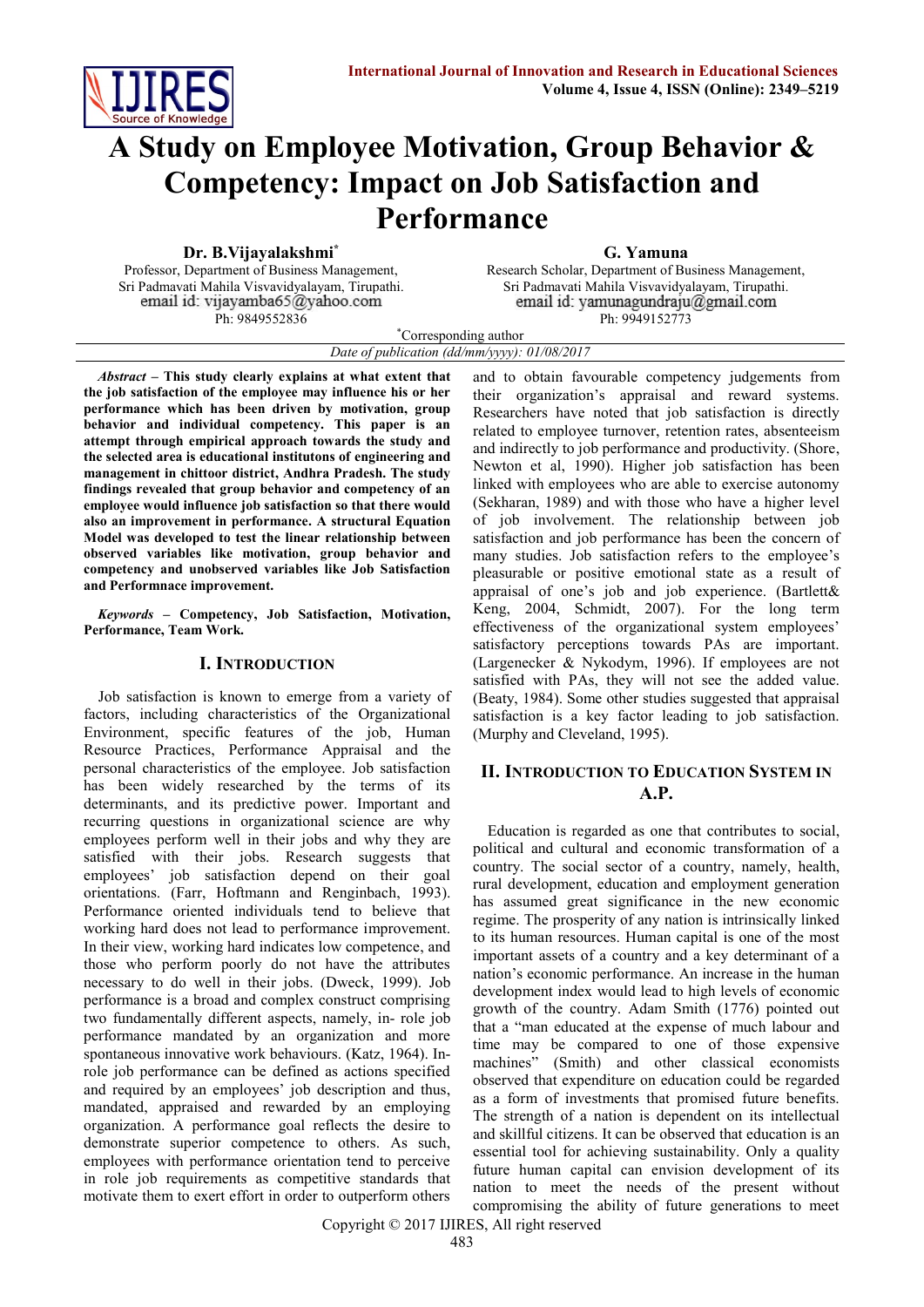

their own need. Without a quality human capital, a nation will be weak as there is no human factor that is capable to embark on new initiatives and perspectives. A quality human capital comes from a quality education process. A carefully designed and well planned education system is critical to developing such human capital. Thus, institutions of higher learning play a very important role and the teaching and learning processes in institutions of higher learning should provide such knowledge and skills to future graduates.

Over the last five and a half decades, the technical and management education system in the country has grown enormously. The system has built large capacities both in conventional disciplines as also in many emerging fields. It is technology that lies at the core of 'spiraling economic growth. Even as we talk about increasing number of job opportunities emerging across sectors, India is reeling under the pressure of severe shortage of quality talent in the job market. Employability is far bigger a challenge than unemployment. Industry leaders feel that the "skills" and "quality" of the workforce need a lot of improvement. Plagued with problems like curriculum, lack of qualified faculty, poor quality of content, and not-so-effective examination system, technical institutions do not provide signaling value in the job market. A disparity exists in the types of skills taught at colleges and those that are demanded in industry. Products of technical education: engineers, managers, architects and other professionals should have the ability to operate effectively while maintaining high professional standards and taking the country along the path of development. One dimension of "delivering on promise" is the success of graduates in securing decent employment after the completion of the programme. The preference for technical education to general education emanates from this very expectation. This promise is broken if after graduation many students fail to find employment or are forced to accept low paying jobs not commensurate with their qualifications. Institutions of management education in particular are deeply concerned to such an extent that their educational perspectives get distorted. High incidence of unemployment, underemployment or low incomes becomes a matter of serious concern to central and state governments.

## **III. REVIEW OF LITERATURE**

## *Job Satisfaction*

- 1) Jackson & Schuler (2003) stressed on Performance appraisal system comprises the evaluating the performance of all stakeholders like peers subordinates superiors and workers themselves.
- 2) Erdogan (2002) in this study the performance review is interrelated to workers career development in this approach the job performance is assessed in terms of perfection about work, volume of output and minimum inventory and maximum output and also time etc. the frequent reviews are much helpful to the employees as well as organisational effectiveness.
- 3) Vasset et al. (2012) suggested that The major element

of performance appraisal system is collaborative efforts of group comportments. The group support can change the attitude and perception of employee for their improvement in job performance. Group members can assist and direct the each member have to perform maximum extent.

- 4) Farr, Hoftmann and Renginbach, (1993) accord to him the Job satisfaction is one of the key attribute for high and low level performance. The factor of job satisfaction depends on people desires and wishes. If the employee performs their job in an extent manner can directly link to satisfaction of jobs and activities assigned by the organisation. Job satisfaction is directly linked to employee turnover, retention rate, workers involvement, absenteeism and indirectly linked with improvement in productivity performance.
- 5) Bartlett & Keng (2004), Schmidt (2007) Job satisfaction refers to employees' convenient way of doing actions to the result of appraisal.
- 6) Shore, Newton et al. (1990) describes role of job performance can be defined as overcoming the deficiencies in job with correct job descriptions and job specification to achieve organisational expectations and requirements. A performance goal is nothing but reaching to improve employee standards and competencies in a desired manner with the platform of motivation tool. Motivation and performance is isolated to each other. Motivation gives the support of evergreen improvement in employee job performance.
- *Motivation*
- 1) Seth (2003) confirms that the motivation is the term that influences the individual attitude towards achievement of goals. It enforces organisational capabilities and culture of achieving targets set by the company.
- 2) Rockson (2005) he defines that motivation is the driving force of one's own individual motives to do work in something better. Motivation directs the performance of individual talents and organisational changes.
- 3) Bright (2000) explains that the motivation is said to be about how willingly can take and enjoy the challenges for fulfilling of desires to the employees. Success of achieving challenges gains the satisfaction level of employees.
- 4) Greeno (2002) suggested that motivation can influence the workforce to increase their competencies. Competencies refer to the process of optimizing utilization of all resources for achieving organisational goals. An organisation improves the competency and abilities' effect on the increase in total output and drastic decrease in the overall cost structure. The Organisation provides the employees required guidance to influence them to face the new challenges and new tasks. This gives the expected productivity of an organisation.
- 5) Barrit, (2003) expressed that motivated employees put more efforts and job involvement in their jobs. This shows directly on how employees change the present performance to desired performance. An Organisation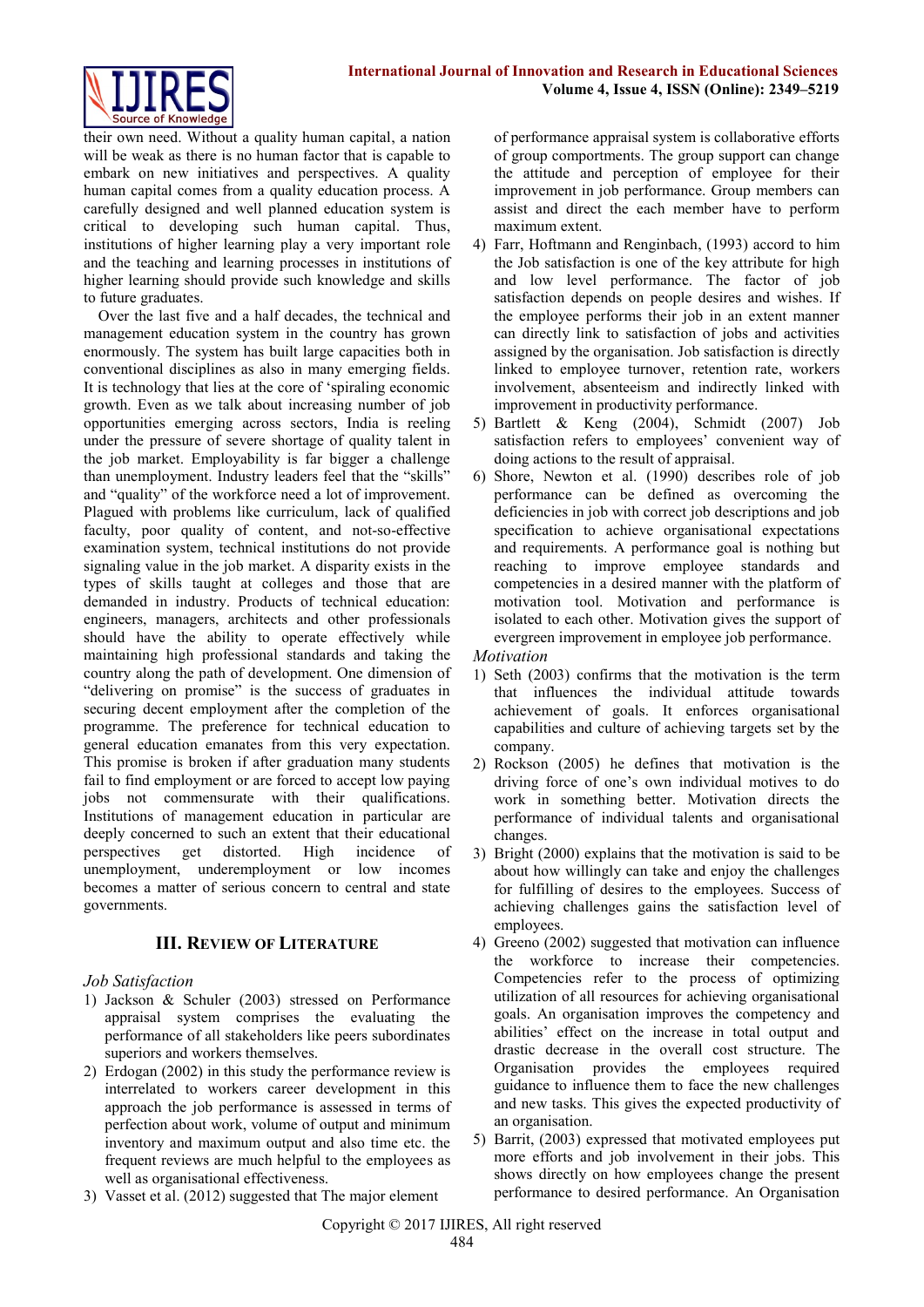

requires both financial and manpower resources to overcome the deficits in operational activities. Motivated employee performs their job with full enjoyment, high efforts and keeps high contribution towards the job. These reduce the unnecessary activities like chatting with colleagues; spend most of the time on other than work.

6) According to Griffiths (2001) employee concentrates both individual and organisational goals for their development as well as organisational change. An employee career goal directly helps to achieve organisational goals so that organisation first focus on employee career growth, satisfaction then only they are stuck on long-term productivity. Motivation can build the confidence level to attain the first stage in career path; they clearly understand the effect of hard work and productivity.

#### *Competencies*

- 1) Boyatzis (2008) confirms that competencies are the attitude towards the utilization of skills, abilities and knowledge in working environment. In other word competency is the process of providing outstanding performance in every individual role. Competency is the binding of individual knowledge, skills, abilities and attitude that affects roles and responsibilities.
- 2) Cardy and Selvarajan (2006) Competencies are the dynamic capabilities to achieve goals in strategically that results employee sustainability over a period of long term. Organisation majorly focus on building competencies through effective knowledge sharing relationship among managers and workers. So that organisation uses the word competency at the time of appraising the performance of employees.
- 3) According to Dingle (1995) Competence refers to the one's own capabilities and known information. Knowledge refers to the guiding factor of known information. Skill refers to the application of known information which can be applied in terms of understanding power through best way to practice

## *Team Building*

1) Fajana (2002) stressed that the team work is the way of combining workers feelings and thoughts for mutual benefit of organisation and goals. Through this workers utilize all the physical and psychological resources in an best and desired manner of accomplishing goals.

2) Katzenbach and Smith (1993) in this study team structure in any organisation must have a precise number in count because manage the teams with effective manner. Then only they committed in work automatically individual growth and productivity improves.

# **IV. OBJECTIVES OF THE STUDY**

- To study the impact of motivation on job satisfaction in educational institutions.
- To study the influence of group behavior and competitive environment on job satisfaction.
- To examine the relationaship between job satisfaction and peroformance of the employee.
- To know the factors that cause more job satisfaction and improves performance of the employee.

## **V. METHODOLOGY**

Research design adopted for the study was descriptive research design. The Simple random sampling technique was selected as sampling technique and unit of the sample was an educational institutions in and around the puttur rural area. Both primary and Secondary data collection methods were followed and a structured research questionnaire has been constructed based on literature review. A sample of 180 teaching professionals at different levels i.e Assistant Professor, Associate Professor and Professor were selected for the data collection. 5.0 Likert scale had been applied in the response labels to respond. In order to reach the accomplishment of objectives, Multivariate analysis like Confirmatory Factor Analysis and Structural Model were used with the aid of LISREL and SPSS software packages.

## **VI. RESEARCH HYPOTHESIS**

**Alternative Hypothesis (H0):** *There is a significant influence of job Satisfaction on improvement of Performance.*

**Alternative Hypothesis (H1)**: *There is a significant impact of motivation, group behavior and competency of an employee on job satisfaction.*

| Sl. No                        | <b>Demographic Factor</b> |              | <b>Number of Respondents</b> | Percentage |  |
|-------------------------------|---------------------------|--------------|------------------------------|------------|--|
|                               | Gender                    | Male         | 80                           | 43         |  |
|                               |                           | Female       | 108                          | 57         |  |
| $\mathfrak{D}_{\mathfrak{p}}$ |                           | 20-25 Yrs    | 100                          | 53.2       |  |
|                               |                           | 25-30 Yrs    | 30                           | 16.0       |  |
|                               | Age                       | 30-35 Yrs    | 38                           | 20.2       |  |
|                               |                           | 35-40 Yrs    | 9                            | 4.8        |  |
|                               |                           | Above 40 yrs | 11                           | 5.9        |  |
| $\mathbf{3}$                  |                           | Asst. Prof.  | 60                           | 31.9       |  |
|                               | Designation               | Assoc.Prof.  | 12                           | 6.4        |  |
|                               |                           | Prof.        | 21                           | 11.2       |  |
|                               | Oualification             | B.Tech       |                              | 0.5        |  |

## **VII. DATA ANALYSIS**

 $T_{\text{c}}$  1. 1. Demographic  $D_{\text{c}}$   $\mathcal{C}$  1.  $\mathcal{C}$  4.  $\mathcal{D}$ 

Copyright © 2017 IJIRES, All right reserved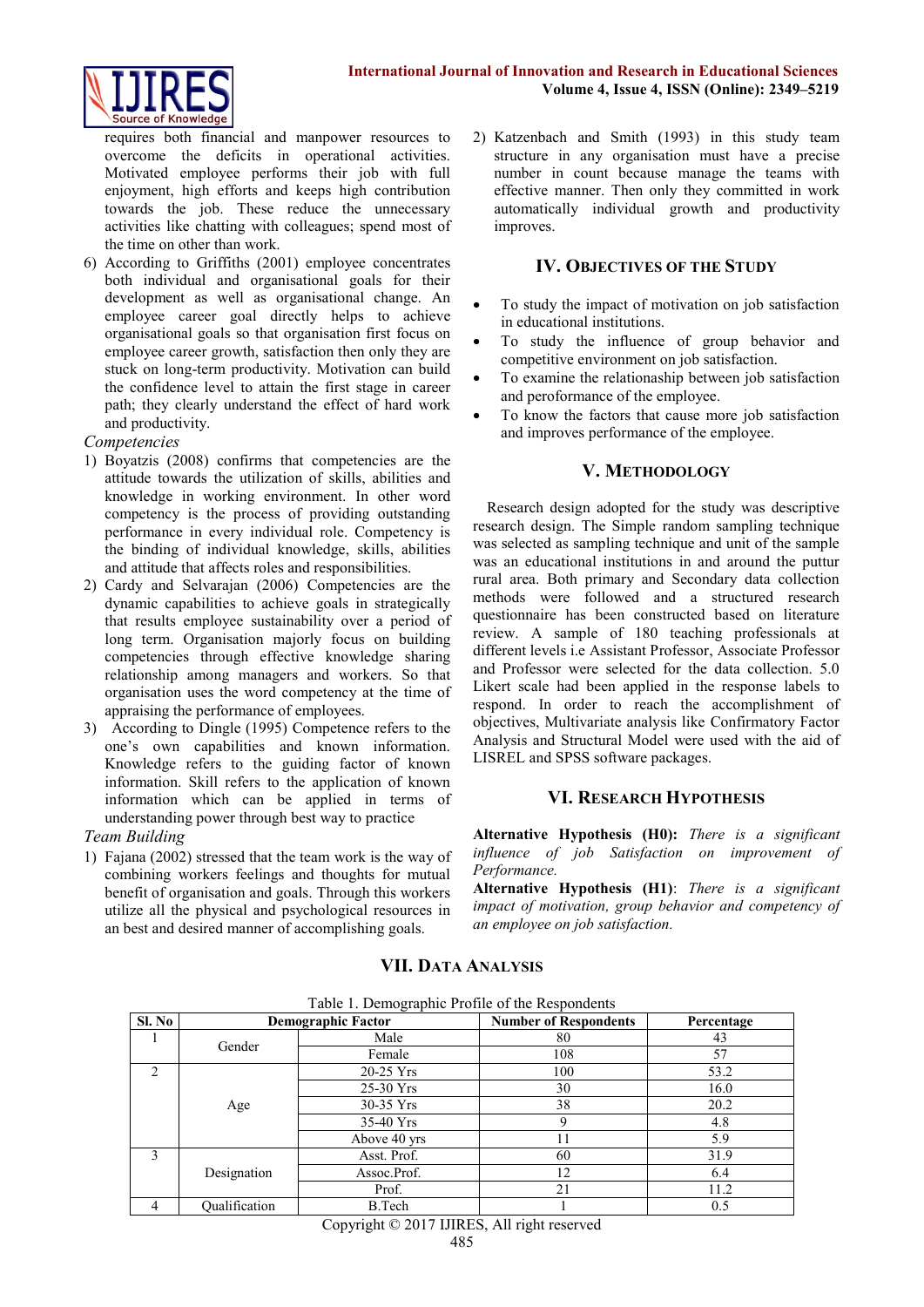

| Sl. No |                       | <b>Demographic Factor</b> | <b>Number of Respondents</b> | Percentage |
|--------|-----------------------|---------------------------|------------------------------|------------|
|        |                       | M.Tech                    | 29                           | 15.4       |
|        |                       | <b>MBA</b>                | 111                          | 59.0       |
|        |                       | <b>MCA</b>                | 8                            | 4.3        |
|        |                       | Others                    | 39                           | 20.7       |
| 5      |                       | <b>Below 10000</b>        | 10                           | 5.3        |
|        |                       | 10000-15000               | 37                           | 19.7       |
|        | Salary                | 15000-20000               | 67                           | 35.6       |
|        |                       | 20000 above               | 74                           | 39.4       |
| 6      | <b>Marital Status</b> | Married                   | 73                           | 38.8       |
|        |                       | Unmarried                 | 115                          | 61.2       |
| 7      |                       | $0-2$ yrs                 | 58                           | 30.9       |
|        |                       | $2-4$ Yrs                 | 43                           | 22.9       |
|        | Experience            | $4-6$ Yrs                 | 43                           | 22.9       |
|        |                       | $6-8$ Yrs                 | 18                           | 9.6        |
|        |                       | Above 8 Yrs               | 26                           | 13.8       |

Table 1. shows the demographic profile of the respondents participated in the research survey. Male respondents are 43 % and 57 percent are females. 53 % of the respondents have belonged to the age group between 20 to 25 years. Assistant Professor as a designation are 32

%, qualification of the respondents with 59 % are from MBA. The salary status of the respondents of 39 % shows above Rs 20000/, the martial status reviled that 61 % are unmarried and 30 % of resoundents are having 2 years of professional experience.

# **VIII. INFERENTIAL STATISTICS**

| Table 2. Group Statistics |        |     |        |                       |  |  |  |
|---------------------------|--------|-----|--------|-----------------------|--|--|--|
| <b>Factors</b>            | Gender | N   | Mean   | <b>Std. Deviation</b> |  |  |  |
| Motivation                | Male   | 80  | 3.6375 | 1.17143               |  |  |  |
|                           | Female | 108 | 4.0611 | 0.81319               |  |  |  |
|                           | Male   | 80  | 3.5950 | 1.16009               |  |  |  |
| Group behavior            | Female | 108 | 3.9611 | 1.04710               |  |  |  |
|                           | Male   | 80  | 3.6400 | 1.11805               |  |  |  |
| Competenices              | Female | 108 | 3.9630 | 0.90570               |  |  |  |
| Job satisfaction          | Male   | 80  | 3.9575 | 1.07759               |  |  |  |
|                           | Female | 108 | 4.0111 | 0.94872               |  |  |  |
| Performance               | Male   | 80  | 3.6800 | 1.15948               |  |  |  |
|                           | Female | 108 | 3.8426 | 0.91142               |  |  |  |

Table 2 shows the group statistics can be understood by the way of two groups in gender namely Male and female. From the group statistics, motivation factor has highest 4.06 mean score with 0.81 standard deviation for female category and 3.96 mean with 1.07 standard deviation.

Table 3. Independent samples test

| Table 3. Independent samples test |                             |                                      |       |                              |         |                 |
|-----------------------------------|-----------------------------|--------------------------------------|-------|------------------------------|---------|-----------------|
| <b>Factors</b>                    |                             | <b>Levene's Test for Equality of</b> |       | t-test for Equality of Means |         |                 |
|                                   |                             | <b>Variances</b>                     |       |                              |         |                 |
|                                   |                             |                                      | Sig.  |                              | df      | Sig. (2-tailed) |
| Motivation                        | Equal variances assumed     | 19.265                               | 0.000 | $-2.926$                     | 186     | 0.004           |
|                                   | Equal variances not assumed |                                      |       | $-2.777$                     | 132.957 | 0.006           |
|                                   | Equal variances assumed     | 1.496                                | 0.223 | $-2.263$                     | 186     | 0.025           |
| Group behavior                    | Equal variances not assumed |                                      |       | $-2.229$                     | 160.078 | 0.027           |
| Competenices                      | Equal variances assumed     | 4.767                                | 0.030 | $-2.186$                     | 186     | 0.030           |
|                                   | Equal variances not assumed |                                      |       | $-2.119$                     | 148.553 | 0.036           |
| Job satisfaction                  | Equal variances assumed     | 0.770                                | 0.381 | $-0.361$                     | 186     | 0.718           |
|                                   | Equal variances not assumed |                                      |       | $-0.355$                     | 157.440 | 0.723           |
| Performance                       | Equal variances assumed     | 5.602                                | 0.019 | $-1.076$                     | 186     | 0.283           |
|                                   | Equal variances not assumed |                                      |       | $-1.039$                     | 145.380 | 0.301           |

From the Independent sample t test results which are shown in Table 3 represented the results about Levene's test of equality of variance assumed and not assumed. This test is significant for motivation ( $P = 0$ . 00<0.05), Competency ( $P = 0.03 \le 0.05$ ) and Performance ( $P =$ 

0.019<0.05) and the test of independent sample t test is significant for Motivation (P =  $0.006 \le 0.05$ ), group behavior (P =  $0.025 \le 0.05$ ) and Competencies (P = 0.036<0.05). Hence the overall observation is that the gender has significant impact on motivation, group beha-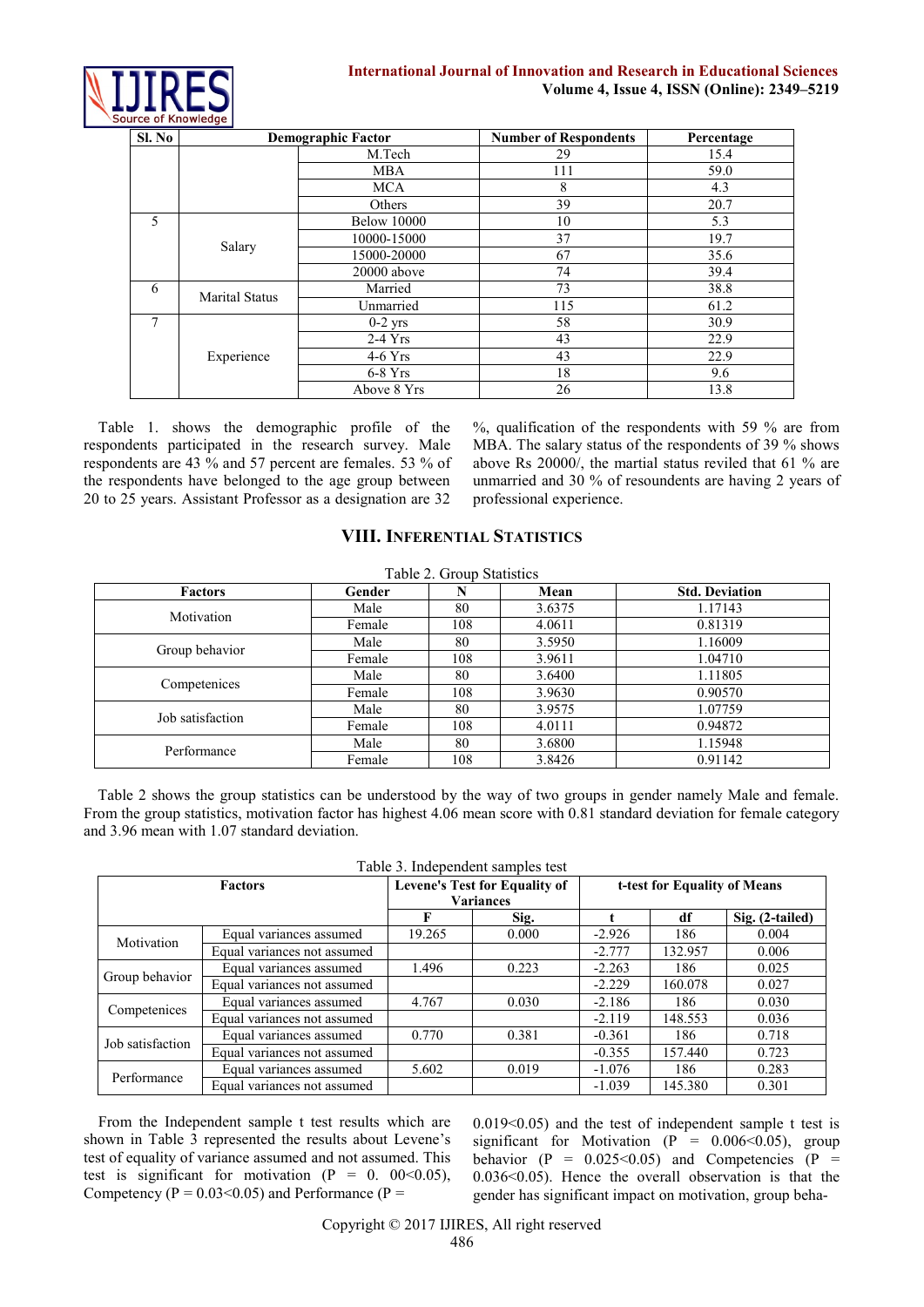

|  |                      |                   | Table 4. Correlations |
|--|----------------------|-------------------|-----------------------|
|  | <b>Factors</b>       | <b>Motivation</b> | Group<br>behavior     |
|  | $\sim$ $\sim$ $\sim$ |                   |                       |

| Performance |
|-------------|
|             |
|             |
|             |
|             |
|             |
|             |
|             |
|             |
|             |
|             |
|             |
|             |
|             |
|             |
|             |
| 188         |
|             |

\*\*. Correlation is significant at the 0.01 level (2-tailed).

Table 4 shows the result of bivariate correlation analysis result by the Pearson method. The correlation explains the strength of relationship between the variables. There is positive correlation between all the factors and the highest correlation was happened between performance and the competency building of an employee  $(0.809: P =$ 0.00<0.05) and the least was between competency and motivation (0.66:  $P = 0.00 \le 0.05$ ) and the remaining factor are correlated moderately with above 0.70 and below 0.85 with significant values of "P".

#### **IX. DISCRIMINANT VALIDITY**

| Table 5. Discriminant Validity |  |
|--------------------------------|--|
|--------------------------------|--|

| <b>Factors</b>   | CR    | <b>AVE</b> | <b>MSV</b> | <b>ASV</b> |  |  |
|------------------|-------|------------|------------|------------|--|--|
| Job Satisfaction | 0.919 | 0.693      | 0.691      | 0.690      |  |  |
| Motivation       | 0.905 | 0.657      | 0.643      | 0.600      |  |  |
| Group Behaviour  | 0.913 | 0.678      | 0.652      | 0.660      |  |  |
| Competencies     | 0.911 | 0.673      | 0.623      | 0.611      |  |  |
| Performance      | 0.881 | 0.599      | 0.556      | 0.589      |  |  |

Table 5 explains the result of discriminant validity that has been carried out between Job Satisfaction, Motivation, Group Behaviour, Competenices and Performance. The result of Composite Relaibility score for all the variables are above 0.85,  $(CR > 0.70)$ . Average Variance Extracted for all the variables is above  $0.60$  (AVE  $> 0.50$ ) except Performance factor i.e 0.599. Discriminant Validity could be achieved if the Maximum Shared variance (MSV) and Average Shared Variance (AVE) is greater than AVE.

Since all the values are strictly followed the condition of discriminant validity.

## **X. CONFIRMATORY FACTOR ANALYSIS**

As per the literature report of multivariate analysis, confirmatory factor analysis can be used as a different type of factor analysis.It measures the factors that explain the defined or hypothesized construct. In the present research

paper, motivation was taken as an observed variable with five factors and their standard factor loadings were shown in the below Fig. 1 shows first one has 0.87 factor loading, second one has 0.85 and remaining three factors are having 0.79, 0.79 and 0.75 factor loadings that are scientifically high supported values.



Fig. 2 shows the confirmatory factor analysis, scores of selected factors in explaining the construct named group behavior. Since the value ismore than 0.75 for all the factors. The highest value is to factor four that is 0.87.



Fig. 2. CFA for group behaviour

Copyright © 2017 IJIRES, All right reserved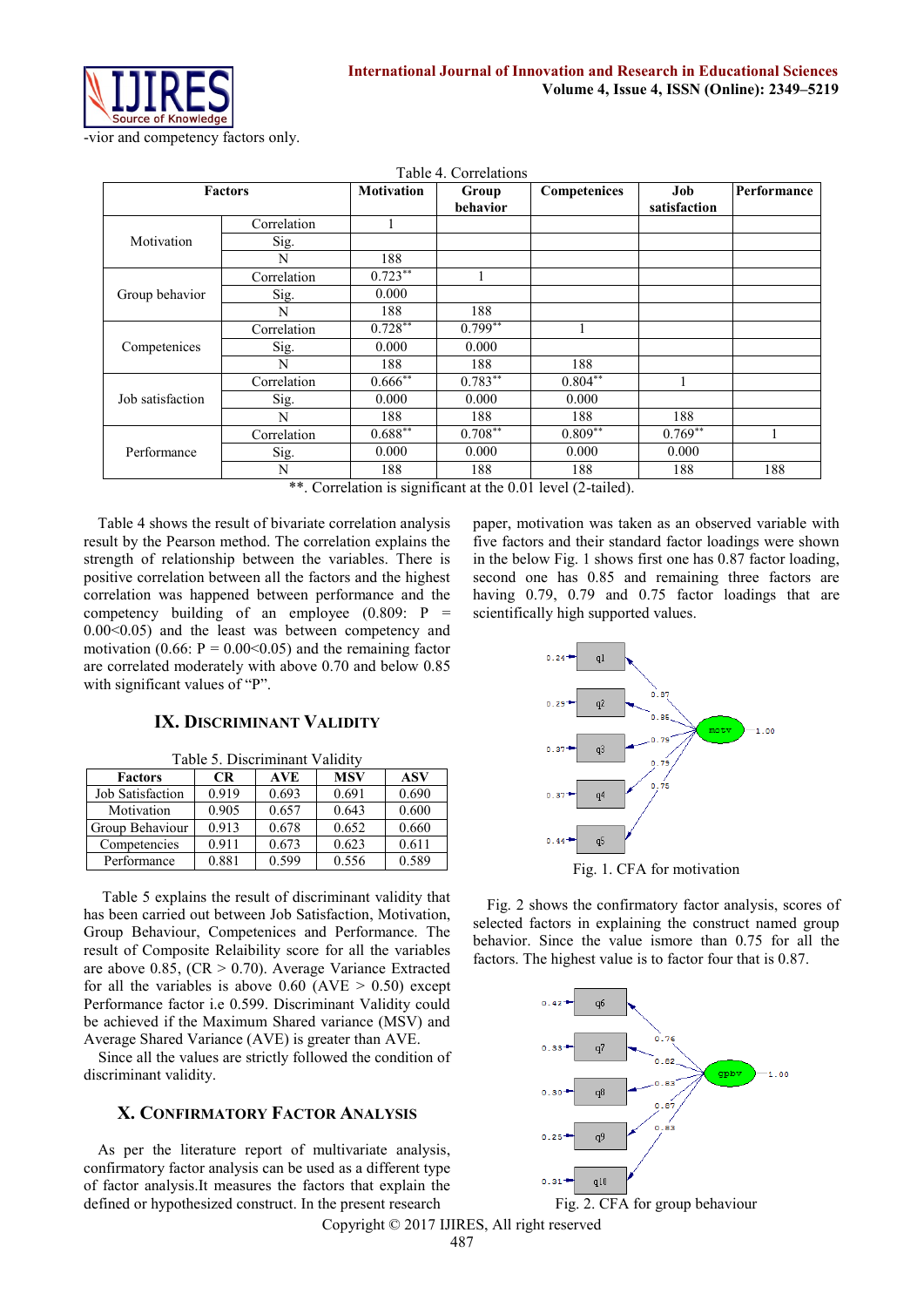

Fig. 3. the confirmatory factor analysis results could be observed. The result of the factors which are five in number would explain the construct called competencies of the employee at the workplace. All these five factors are having above 0.80 factor loading except fourth factor which has 0.78 nearer to 0.80.



Fig. 3. CFA for competencies

Job satisfaction was taken as unobserved or latent variable for this study. This construct had five factors for measurement. In order to check the measurement of accuracy of the construct, confirmatory factor analysis was done and its result was shown in the blow Fig. 4. with their respective factor loadings.



Fig. 5. represents the construct named performance with its measurement by five factors and their factor loadings through confirmatory factor analysis could be understood. Hence all the value are ranging from 0.65 to 0.90.



#### **XI. STRUCTURAL MODEL**

After confirmatory factor analysis, it was tested the path relationship between the exogenous and endogenous variables called motivation, group behavior and competencies observed variables and job satisfaction and performance as unobserved variables.



Fig. 6. Structural model

From the above structural model Fig. 6. it can observed the factor loadings of each construct. The path coefficient between motivation and job satisfaction is -.03 but it was not significant statistically, group behavior and job satisfaction has the path coefficient of 0.32 and it is statistically significant, competency and job satisfaction has the path score 0f 0.65 and between job satisfaction and performance of the employee has the path coefficient of 0.89 and it was statistically significant.

|     | Table 0. FIL Illuites  |                    |          |  |  |  |  |
|-----|------------------------|--------------------|----------|--|--|--|--|
| S1. | <b>Fit Indices</b>     | Accepted           | Achieved |  |  |  |  |
| No. |                        | threshold score    | Score    |  |  |  |  |
|     | Chi Square vale        | >0.05              | 0.087    |  |  |  |  |
|     |                        | (Barrett, 2007).   |          |  |  |  |  |
| 2   | Root mean square error | < 0.08             | 0.042    |  |  |  |  |
|     | of approximation       | (MacCallum         |          |  |  |  |  |
|     | (RMSEA)                | et al., 1996).     |          |  |  |  |  |
| 3   | Goodness of FIT (GFI)  | >0.90              | 0.98     |  |  |  |  |
|     |                        | (Mac Callum and    |          |  |  |  |  |
|     |                        | Hong, 1997)        |          |  |  |  |  |
| 4   | Normed-fit index (NFI) | >0.95              | 0.96     |  |  |  |  |
|     |                        | (Hu and Bentler,   |          |  |  |  |  |
|     |                        | 1999)              |          |  |  |  |  |
| 5   | CFI (Comparative fit)  | >0.90              | 0.97     |  |  |  |  |
|     | index)                 | (Fan et al. 1999). |          |  |  |  |  |

Table 6. Fit Indices

Table 6. explains the results of fit indices achieved from the structural model. Since all the fit indices values like,

Copyright © 2017 IJIRES, All right reserved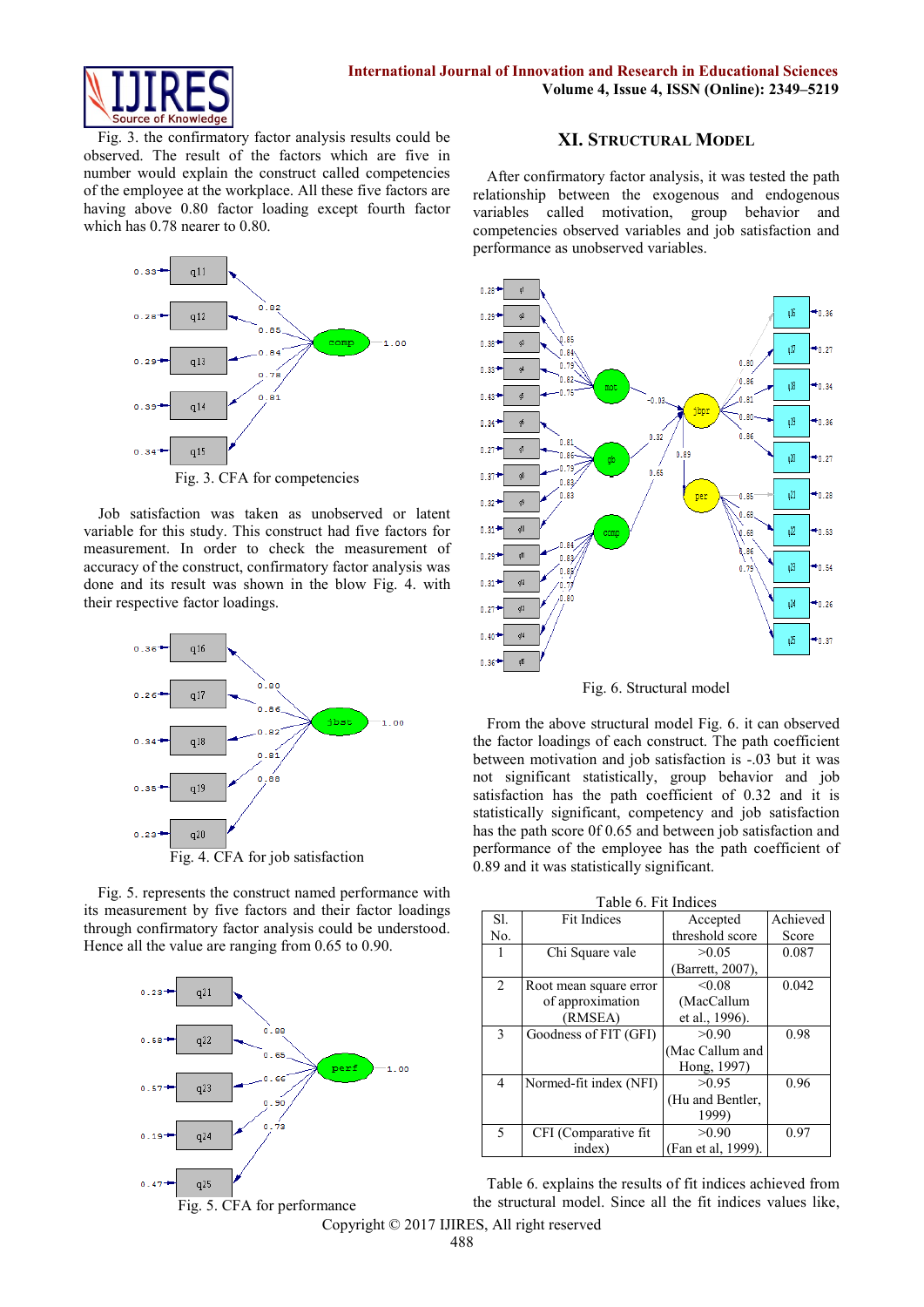

Chi square value greater than 0.05 ( $P = 0.087$ ), Root mean square error of approximation (RMSEA) is as per accepted threshold value i.e 0.042 <0.08(MacCallum et al, 1996), Goodness of fit (GFI) is above 0.90 (MacCallum and Hong, 1997) (0.98), Normed fit index is 0.96 >0.95 (Hu and Bentler, 1999) and Comparative fit index is 0.97 >0.90 (Fan et al, 1999).

#### **XII. FINDINGS**

After certain analyses that are made on the selected factors, the key findings were found and explained by the following statements. Since the present study was mainly focused on how motivation, group behavior and competencies among the employees will boost up an employee to get satisfaction in job and put performance in a better way. The result of confirmatory factor analysis measures the constructs called motivation, group behavior and competencies that influences employee to be more satisfied in Job. In the present study, motivation is no significantly influences job satisfaction, but the remaining constructs group behaviour and competencies would influence job satisfaction significantly. Moreover, competency, ability like being more competitive in the job environment has more influence rather than group behavior.

The path relationship or linear relationship between manifest and latent variables has shown that that there is a strong linear relation exist between job satisfaction and performance outcome of the employee. As this was explained by the higher path coefficient (0.86) and the result confirmed that if an employee at the workplace is getting more satisfaction that ensure his or her performance standards much better in future. The selected constructs namely, motivation, group behavior and competencies as manifest variables and job satisfaction and performance as latent variables are correlated more positively which are shown in the table no 3. The result of hypothesis that there is a significant influence of motivation on job satisfaction so that performance will improve is rejected, but in the case of group behavior and competency building strategies was influencing job satisfaction. Another alternative hypothesis (H2), there is a significant impact of job satisfaction on the performance of the employee is accepted.

#### **XIII. RECOMMENDATIONS**

Motivational programs implemented in the organizations are not significantly influencing the satisfaction in the job as they were not scientifically implemented by the management. Organisation are not much affected by the lack of motivational programs implementation. Group behavior in terms of colleagues and peers support, kind of healthy groups in the workplace would help an employee to get satisfied with the job. Since Competency building strategies would also need to be implemented or followed by the organizations to get job satisfaction. Educational institutions are recommended to keep employee more satisfied by offering good group

culture and create an environment that make employee more competitive among the members even certain other requirements are not well offered.

#### **XIV. CONCLUSION**

Employee performance is the key source of educational institution's success. The present study would remain that more important than monetary benefits like right salary, rewards and awards motivation, friendly group which gives good group environment to work and building competency among the employee to work will help organization to grow and employee to improve performance as well. This study would contribute a sounded findings to the employees and institutions to grow parallel and get benefit each other. Group behavior and competency of an employee has an impact on job satisfaction so that performance of the employee will improvised.

#### **REFERENCES**

- [1] Barrit, T. (2003). Management (6th ed). Houghton: Mifflin Company, Boston.
- [2] Bartlett, K. R., & Kang, D. (2004). Training and organisational commitment among nurses following industry and organisational change in New Zealand and the United States. Human Resource Development International, 7(4), 423-440.
- [3] Boyatsiz, R.E. (2008), Competencies in the 21st century, *Journal of Management Development*, 27 (1), 5- 12.
- [4] Bright, V. (2000). Employee Reward (3rd edition). London: CIPD. Chudley,
- [5] Cardy, R. L., & Selvarajan, T. (2006). Competencies: Alternative frameworks for competitive advantage. *Business Horizons*, 49, 235-245.
- [6] Case, T. H. E., Some, O. F., Micro, S., & Companies, F. (2015). Impact of Motivation on Employee Performance, *III*(11), 1218- 1236.
- [7] Chudley, G. (2004). Remuneration theory and job design. New *Jessey*: *International Publications.*
- [8] Dingle, J. (1995). Analyzing the competence requirements of managers. *Management Development Review,* 8(2), 30-36.
- [9] Erdogan, B. (2002). Antecedents and consequences of justice perceptions in performance appraisals. *Human Resource Management Review*, 12 (4), 555-578.
- [10] Fajana S. (2002) Human Resources Management: An Introduction Lagos, Labofin and Company,
- [11] Fan, X., Thompson, B., and Wang, L. (1999), Effects of sample size, estimation methods, and model specification on structural equation modeling fit indexes, " *Structural Equation Modeling: A Multidisciplinary Journal*, 6 (1), 56-83.
- [12] Farr J.L. Hofmann D.A. & Ringenbach. K.L. (1993), Goal Orientation and Action Control Theory: Implications for industrial and Organizational Psychology. In C.L. Cooper & I.T. Robertson (Eds), *International Review of Industrial and Organizational Psychology*: 193-232.
- [13] Greeno, S. (2002). Human capital management: Achieving Added Avalue through people. *Kogan: Pager limited.*
- [14] Griffiths, A. (2001). Developing human resources in businesses. New York: *Cartsoun Press.*
- [15] Hooper, D., Coughlan, J., & Mullen, M. R. (2008). Structural equation modelling: Guidelines for determining model fit. *Electronic Journal of Business Research Methods*, *6*(1), 53-60.
- [16] Hu, L.T. and Bentler, P.M. (1999), Cutoff Criteria for Fit Indexes in Covariance Structure Analysis: Conventional Criteria Versus New Alternatives, " *Structural Equation Modeling*, 6 (1), 1-55.
- [17] Jackson. S.E. & Schuler R.S. (2003). Managing Human Resources through strategic partnerships (8th ed.)Mason, Ohio: Thomson – *Southwestern.*